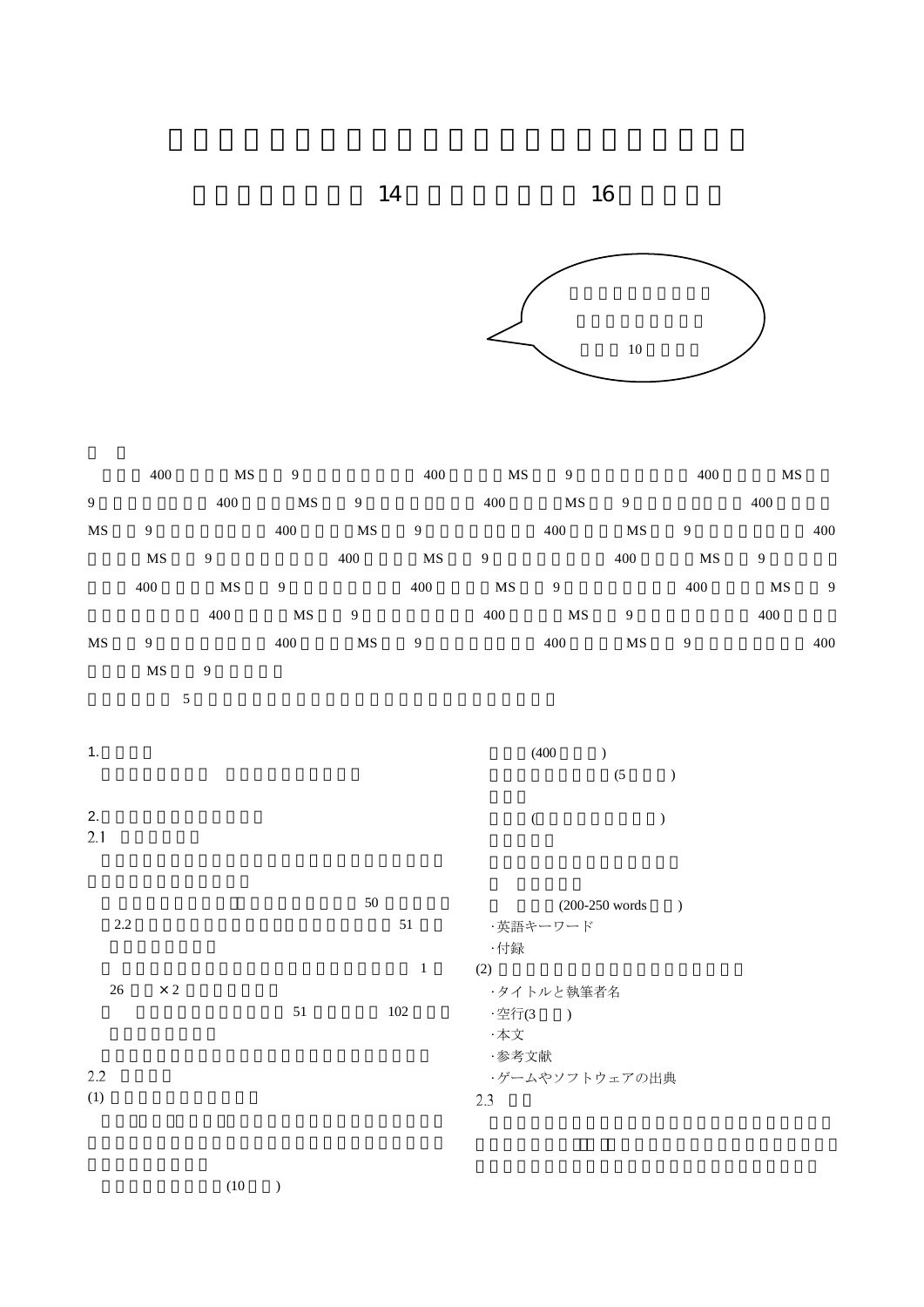| 3.    |             |                              |                     | Abowd and Mynatt 2000<br>$\ddots$                                 |  |
|-------|-------------|------------------------------|---------------------|-------------------------------------------------------------------|--|
| 3.1   |             |                              |                     | Abowd & Mynatt 2000<br>$\cdots$                                   |  |
|       |             |                              |                     | $3 - 5$                                                           |  |
| 3.2   |             |                              |                     |                                                                   |  |
|       |             |                              | $\mathbf{1}$<br>1.3 | et al.                                                            |  |
| 1.3.2 |             |                              | $(1), (2), \ldots$  | ·関・広瀬・山田(1997) ( ).<br>$(1997)$ $(2)$<br>$\mathcal{E}$            |  |
|       |             |                              |                     | · Klabbers, Scheper, Takkenberg ,and Crookall(1989)  (            |  |
| 3.3   |             |                              |                     | ) Klabbers et al.(1989) (2                                        |  |
|       |             |                              |                     | …が紹介されている(Klabbers, Scheper, Takkenberg, &                        |  |
| 3.4   |             |                              |                     | Crookall 1989).                                                   |  |
|       |             |                              |                     | 6                                                                 |  |
|       |             |                              |                     | et al.                                                            |  |
|       |             |                              |                     | ·関(1997,1998)                                                     |  |
|       |             |                              |                     | …が紹介されている(<br>1997, 1998).                                        |  |
|       |             | $\mathbf{1}$<br>$\mathbf{1}$ |                     | ……が紹介され                                                           |  |
|       |             |                              |                     | 1997;<br>1997)<br>€                                               |  |
|       |             |                              |                     | 5.2                                                               |  |
|       |             |                              |                     |                                                                   |  |
|       |             |                              |                     |                                                                   |  |
|       |             |                              |                     | a,b,c                                                             |  |
|       | 9           |                              |                     |                                                                   |  |
|       |             |                              |                     | €<br>$\mathcal{E}$                                                |  |
|       |             | 1                            |                     | $\left($                                                          |  |
|       |             |                              |                     | $($ )<br>$\mathcal{E}$                                            |  |
|       |             |                              |                     |                                                                   |  |
| 3.5   |             |                              |                     | ・和雑誌掲載論文等                                                         |  |
|       |             |                              |                     | (2003)                                                            |  |
|       | (1)         |                              |                     | $\&$<br>, 13(2),<br>$\cdot$                                       |  |
|       |             |                              |                     | 198-209.                                                          |  |
|       |             |                              |                     | ·和書掲載論文等                                                          |  |
| 4.    |             |                              |                     | (1997)<br>,                                                       |  |
|       |             |                              |                     |                                                                   |  |
|       |             |                              |                     | $,11-23.$<br>1                                                    |  |
|       |             |                              |                     | ・和書一植田一博・岡田<br>(2000)                                             |  |
|       | <b>JSPS</b> | XXXXXXXX                     |                     |                                                                   |  |
|       |             |                              |                     | ·英雑誌掲載論文                                                          |  |
|       |             |                              |                     | Wolfe, J. (1997) The Effectiveness of Business Games in           |  |
| 5.    |             |                              |                     | Strategic Management Course Work, Simulation & Gaming,            |  |
| 5.1   |             |                              |                     | 28(4), 360-376.                                                   |  |
|       |             |                              |                     | Abowd, G. D., & Mynatt, E. D. (2000) Charting Past, Present, and  |  |
|       |             |                              |                     | Future in Ubiquitous Computing, ACM Transactions on               |  |
|       |             |                              |                     | Computer-Human Interaction, 7(1), 29-58.                          |  |
|       |             |                              |                     | ·英書掲載論文                                                           |  |
|       | 1997        | .<br>1997                    |                     | Teach, R. D. (1992) Global Changes in Business and Economics.     |  |
| .     |             |                              |                     | In Crookall, D., and Arai, K.(Eds.) Global Interdependence:       |  |
|       |             | 2003<br>$\ldots$ S           |                     | Simulation and Gaming Perspectives. Springer-Verlag, 259-<br>262. |  |
| .     |             | 2003                         |                     |                                                                   |  |
|       |             |                              |                     |                                                                   |  |